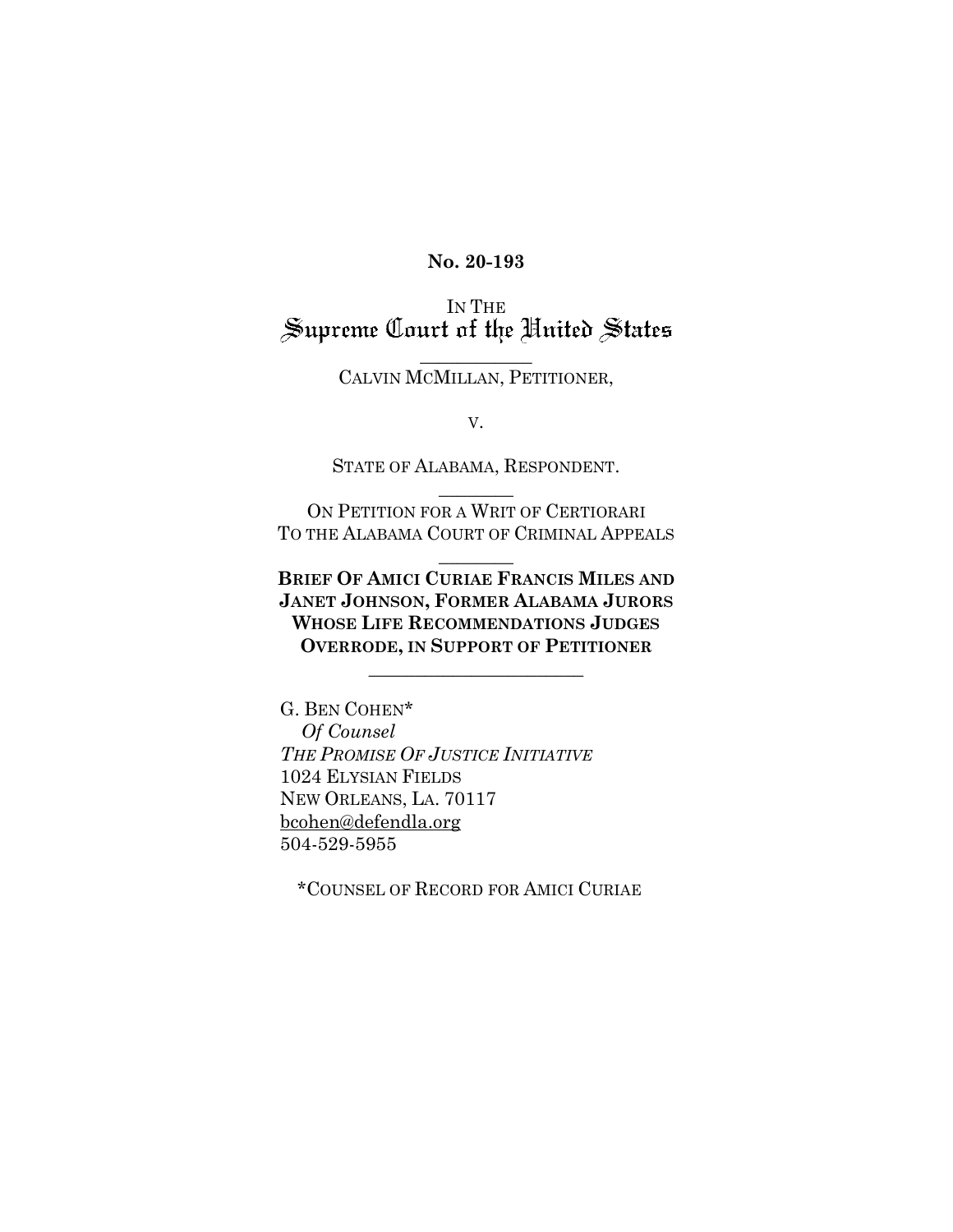# **TABLE OF CONTENTS**

<span id="page-1-0"></span>

| INTERESTS OF AMICUS CURIAE 1                                                                                                          |
|---------------------------------------------------------------------------------------------------------------------------------------|
|                                                                                                                                       |
|                                                                                                                                       |
| I. PUBLIC CONFIDENCE IN THE JUSTICE<br>SYSTEM, AND IN THE DEATH PENALTY,<br>DEPENDS ON RESPECT FOR THE JURY5                          |
| II. OVERRIDDEN ALABAMA JURIES HAVE<br>PERFORMED THE VERY SAME WORK<br>THIS COURT HAS LONG PRAISED, BUT<br>WITHOUT THE SAME RESPECT 10 |
| <b>III.JUDICIAL OVERRIDE DISRESPECTS THE</b>                                                                                          |
|                                                                                                                                       |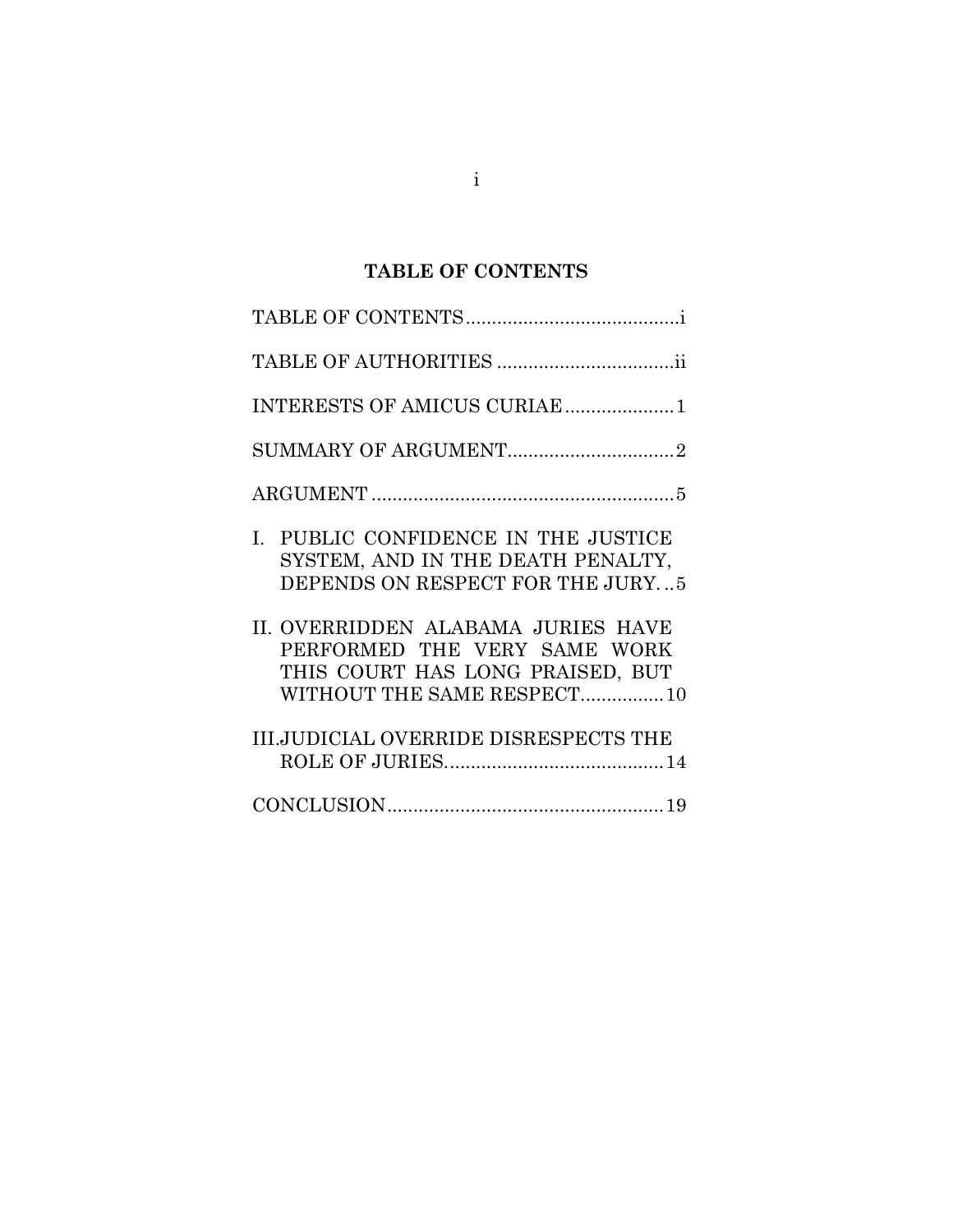# **TABLE OF AUTHORITIES**

# **CASES**

| Apprendi v. New Jersey, 530 U.S. 466 (2002) 3, 6       |
|--------------------------------------------------------|
|                                                        |
| Doster v. State, 72 So.3d 50 (Ala. Crim. App.          |
| Duncan v. Louisiana, 391 U.S. 145 (1968)7, 19          |
| <i>Ex parte Taylor</i> , 808 So.2d 1215 (Ala. 2001),19 |
| Flowers v. Mississippi, 139 S. Ct. 2228 (2019)6        |
| Franklin v. Lynaugh, 487 U.S. 164 (1988)9              |
| Gregg v. Georgia, 428 U.S. 153 (1976) 7, 11            |
| Gregg v. Georgia, 428 U.S. 153 (1976) 3                |
| Harris v. Alabama, 513 U.S. 504 (1995)  4, 7           |
| Jackson v. State, 836 So.2d 915 (Ala. Crim.            |
| Knotts v. State, 686 So.2d 431 (Ala. Crim.             |
| Lockett v. Ohio, 438 U.S. 586 (1978 14                 |
| McCleskey v. Kemp, 481 U.S. 279 (1987) 10, 17, 18      |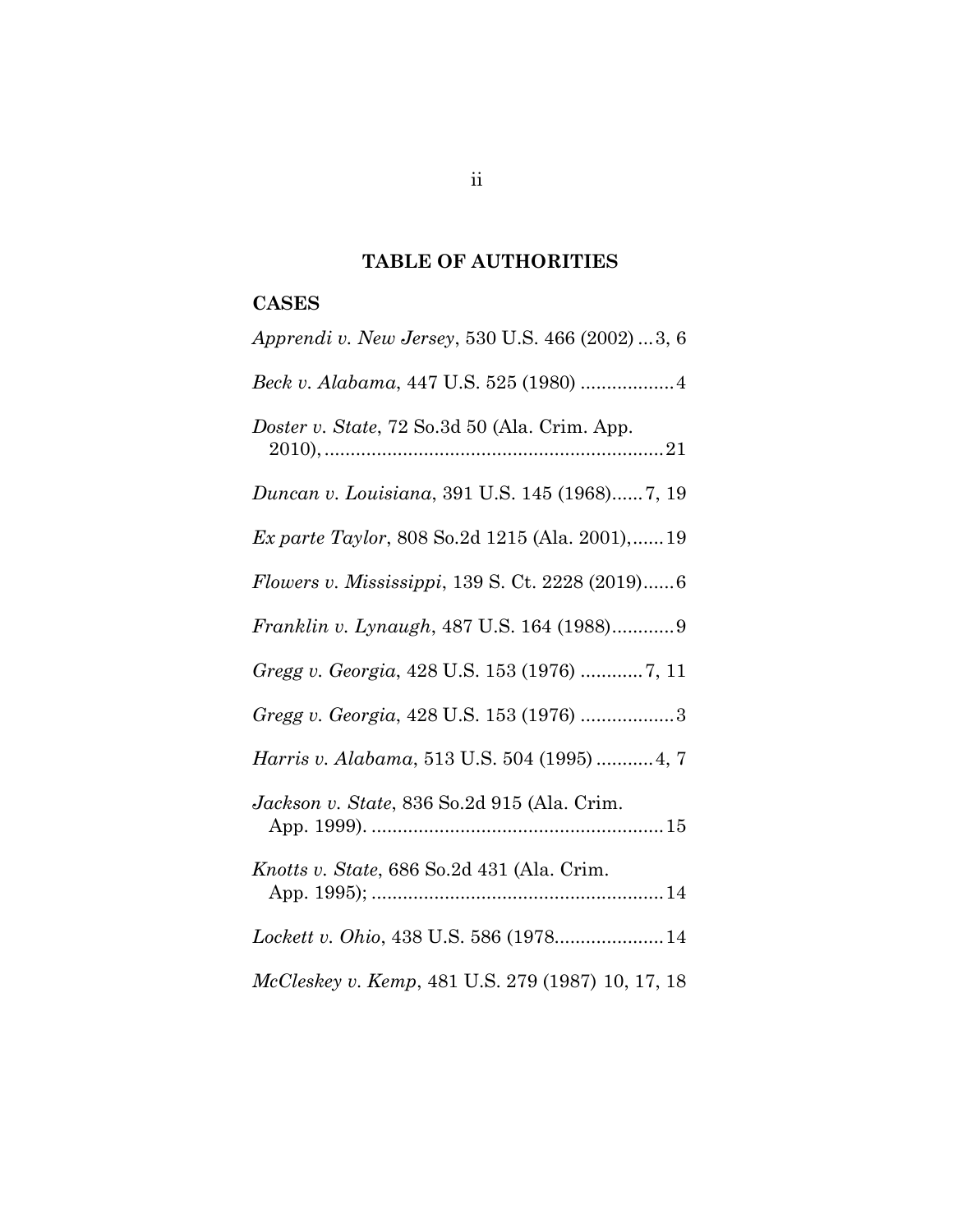| Padgett v. State, 668 So. 2d 78 (Ala. Crim.      |
|--------------------------------------------------|
| Pena-Rodriguez v. Colorado, 137 S. Ct. 855       |
|                                                  |
|                                                  |
| Ramos v. Louisiana, 140 S. Ct. 1390 (2020) 5     |
|                                                  |
| Satterwhite v. Texas, 486 U.S. 249 (1988)9       |
| Shanklin v. State, 187 So.3d 734 (Ala. Crim.     |
| Sneed v. State, 1 So. 3d 104 (Ala. Crim. App.    |
| Taylor v. Louisiana, 419 U.S. 522 (1975)6        |
| United States v. Haymond, 139 S. Ct. 2369        |
| Williams v. State, 782 So.2d 811 (Ala. Crim.     |
| Witherspoon v. Illinois, 391 U.S. 510 (1968)3, 7 |
| Woodward v. Alabama, 134 S. Ct. 405 (2013) 7, 8  |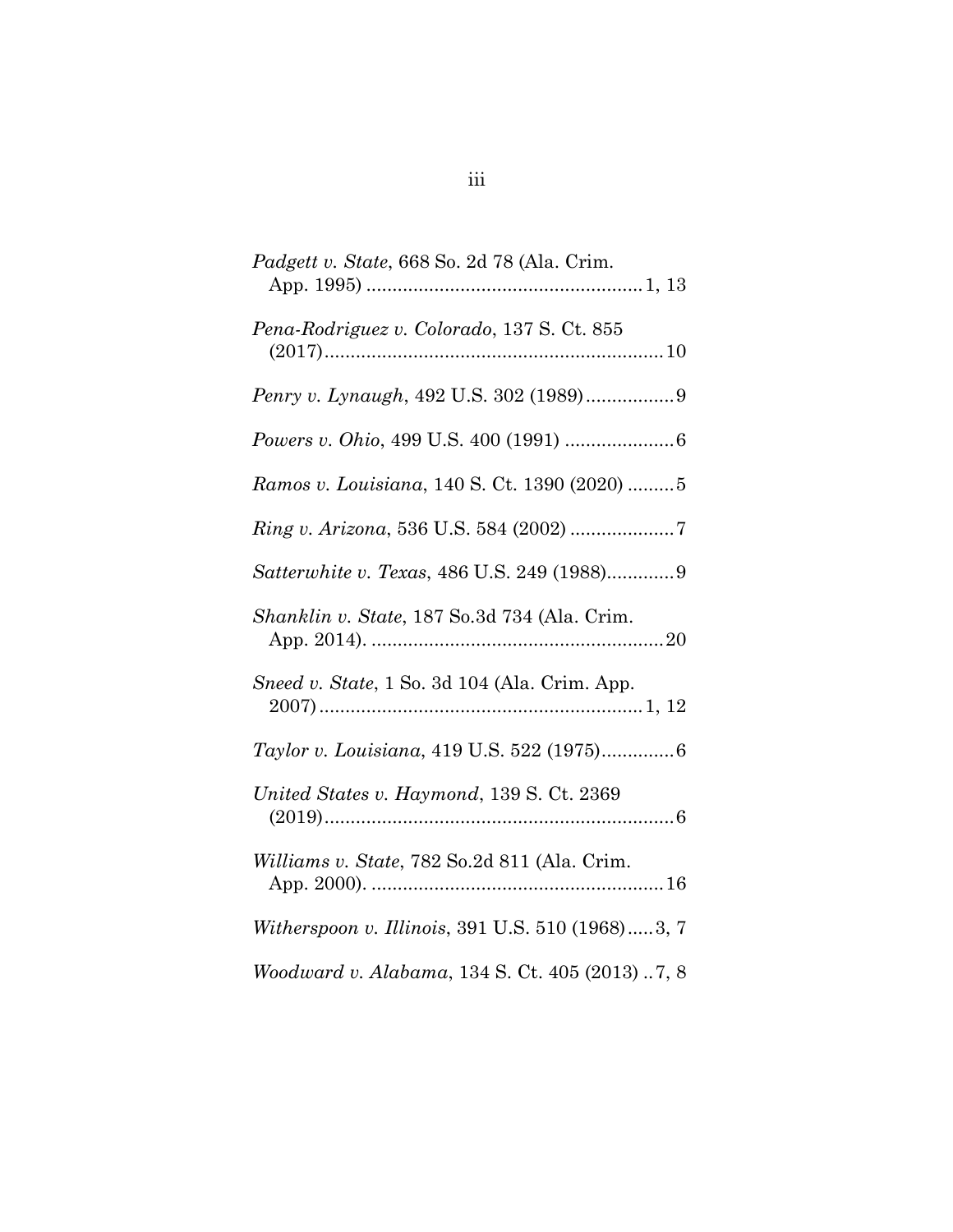# **OTHER AUTHORITIES**

| 2 Collected Works of James Wilson 954-1012                                                                                                                                    |  |
|-------------------------------------------------------------------------------------------------------------------------------------------------------------------------------|--|
| 2 J. Story, Commentaries on the<br>Constitution of the United States 540-41                                                                                                   |  |
| Bowers, et al., The Decision Maker Matters:<br>An Empirical Examination of the Way the<br>Role of the Judge and the Jury Influence<br>Death Penalty Decision-Making, 63 Wash. |  |
| Equal Justice Initiative, Alabama Overrides<br>from Life to Death & Alabama Overrides                                                                                         |  |
| Henry Weinstein, Judges Ignore Juries to<br><i>Impose Death</i> , L.A. Times, June 16, 2002  16                                                                               |  |
| Michael Radelet, G. Ben Cohen, The Decline<br>of Judicial Override, Annual Review of<br>Law and Social Science, October 20193                                                 |  |
| Stephen Garvey, Aggravation and Mitgation<br>in Capital Cases: What Do Jurors Think?,                                                                                         |  |
| Susan D. Rozelle, The Principled<br><i>Executioner: Capital Juries' Bias and the</i><br><i>Benefits of True Bifurcation, 38 Ariz. St.</i>                                     |  |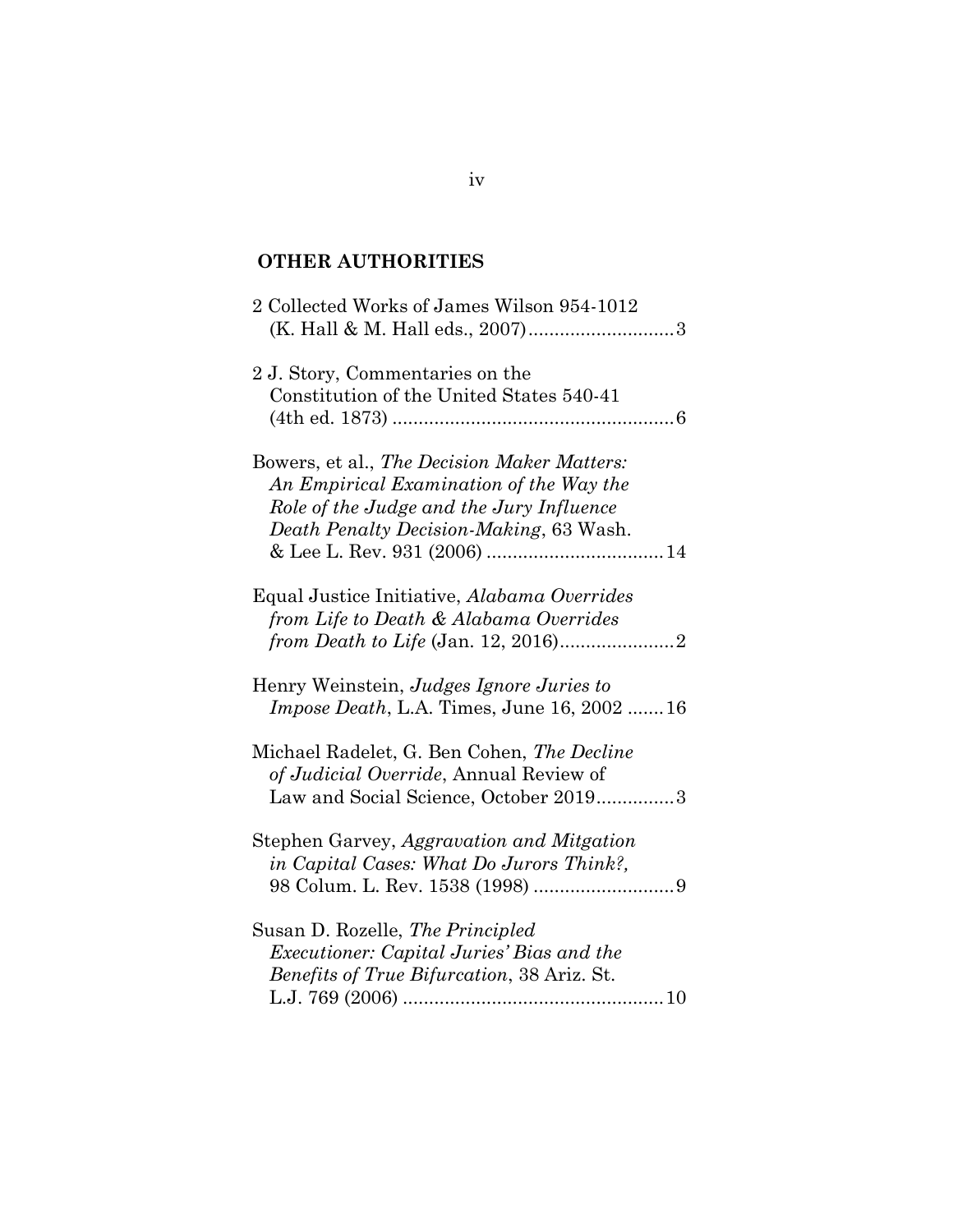#### **INTERESTS OF AMICUS CURIAE<sup>1</sup>**

<span id="page-5-0"></span>Amicus party Francis Miles served as a juror in the Alabama capital trial of Ulysses Sneed. *See generally Sneed v. State*, 1 So. 3d 104, 112 (Ala. Crim. App. 2007). At sentencing, Mr. Miles and six other jurors formed a majority that voted to recommend life imprisonment. The trial judge, however, overrode the recommendation, and sentenced Mr. Sneed to death.

Amicus party Janet Johnson served as a juror in the 1992 capital trial of Larry Padgett. *See Padgett v. State*, 668 So. 2d 78 (Ala. Crim. App. 1995). After the jury convicted Mr. Padgett, at sentencing, Ms. Johnson and eight others agreed to a recommendation of life imprisonment. Here, too, the trial judge overrode the recommendation.

Mr. Miles and Ms. Johnson are two of hundreds of Alabama jurors who have duly answered the call of the Alabama courts to serve, conscientiously participated in capital trials, deliberated, and made a recommendation of whether a capital defendant should live or die. *See* Equal Justice Initiative, *Alabama Overrides from Life to Death & Alabama Overrides from Death to Life* (Jan. 12, 2016), https://eji.org/wpcontent/uploads/2019/11/list-alabama-override-

<sup>1</sup> Pursuant to this Court's Rule 37, *Amici* state that no counsel for any party authored this brief in whole or in part, and no person or entity other than *Amici* made a monetary contribution to the preparation or submission of the brief. Both Petitioner and Respondent granted consent. The parties received timely notice.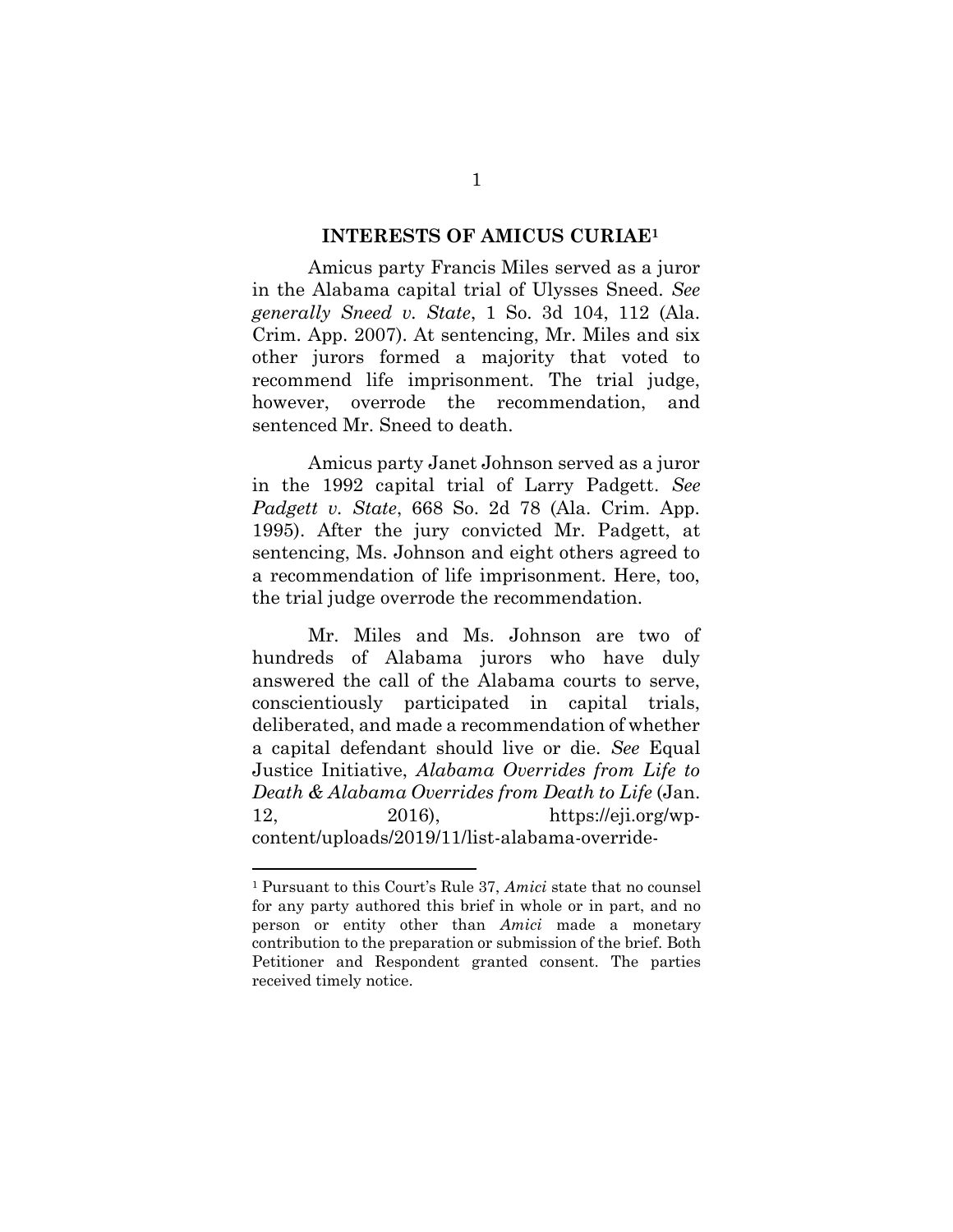cases.pdf (documenting 101 overrides from life to death, and 11 from death to life).

In this case in which the Court is asked to answer whether the Eighth Amendment permits the execution of a person whose jury recommended life, based on judicial override to death, amici present the views of the jurors whose faithful work and wellconsidered recommendations are cast aside by judicial override.

#### **SUMMARY OF ARGUMENT**

<span id="page-6-0"></span>Just as executing prisoners based on judicial override of a jury's life recommendation would go against the practices of every state in this Nation (and even against Alabama's current law), *see* Pet. at 14-16, the disrespect of juries inherent in the process of judicial override goes against everything this Court has ever said in praise of the vital role juries play in our system of justice. See also Michael Radelet, G. Ben Cohen, *The Decline of Judicial Override*, Annual Review of Law and Social Science, October 2019; ("Judge imposed sentences in these cases stem from an anachronistic vestigial process from a period from which the country has evolved… the most significant question remaining is retroactivity: whether the evolving standards of decency prohibit the execution of judge-imposed sentences.").

While the petition focuses on the harm in the Eighth Amendment context of executing a person sentenced to death by judicial override, *amici* notes the interrelation between the protection against cruel and unusual punishments and the guarantee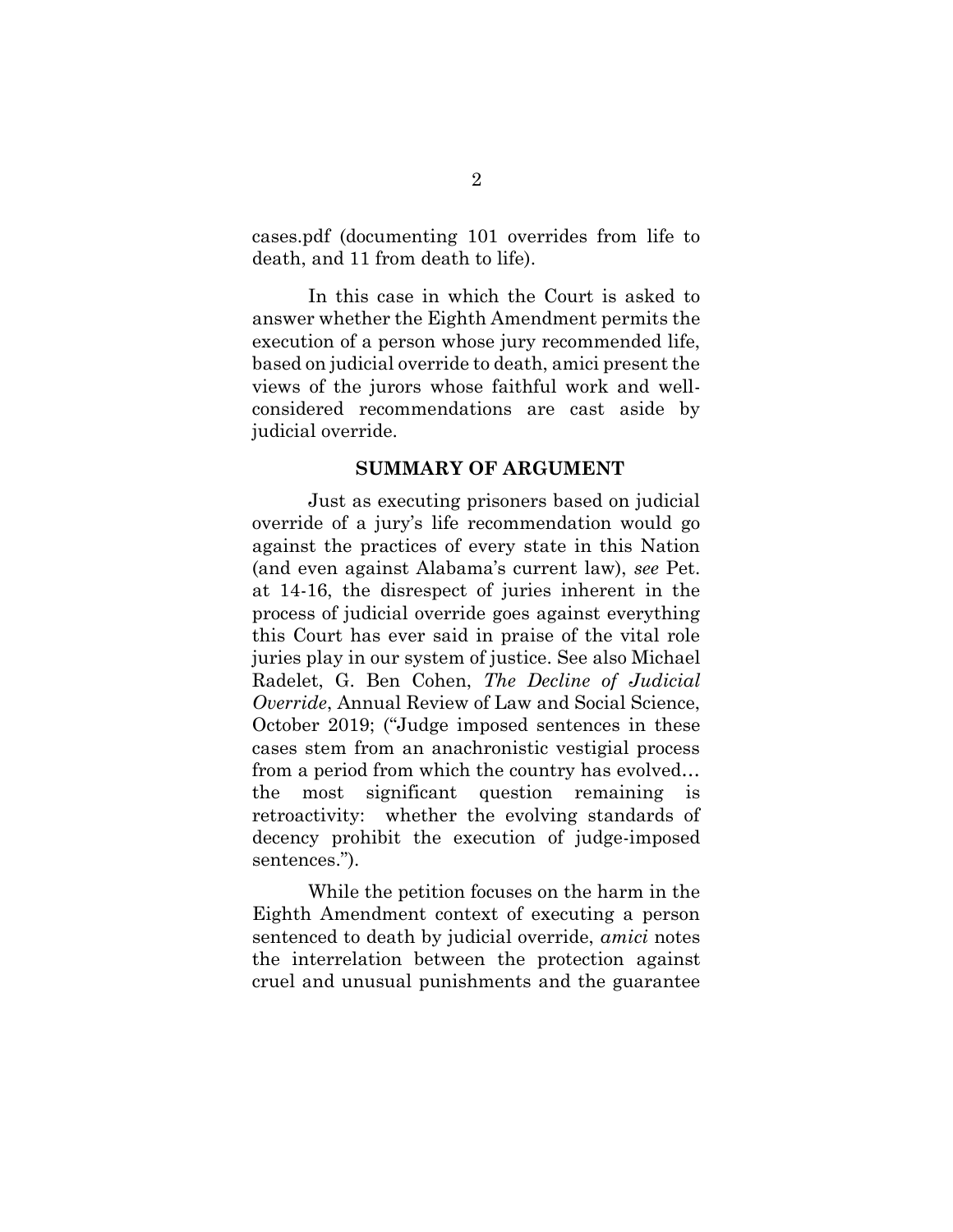that the jury perform the function of the conscience of the community.

Juries represent the voice of the community, without whose assent the government's deprivation of life and/or liberty as criminal punishment would violate basic constitutional norms as old as the Bill of Rights. *See generally* 2 Collected Works of James Wilson 954-1012 (K. Hall & M. Hall eds., 2007) (Justice's Wilson's lecture on juries).

Juries serve as both bulwark of our civil liberties, *Apprendi v. New Jersey*, 530 U.S. 466, 477 (2002), and, in capital cases in particular, the conscience of our communities. *Witherspoon v. Illinois*, 391 U.S. 510, 519 (1968). Our justice system depends on their respect for its legitimacy. *See Gregg v. Georgia*, 428 U.S. 153, 225 (1976).

The role jurors play in our justice system could not be more vital. And that role is never more significant than when a jury is selected to serve in the trial that will decide whether a fellow community member may live out the remainder of his life in prison, or must, as criminal punishment, die at the hands of the government.

In *Beck v. Alabama*, respondents argued that juries should not be trusted with lesser included offense instructions because "the preclusion of lesser included offense instructions heightens, rather than diminishes the reliability of the guilt determination." *Beck v. Alabama*, 447 U.S. 525 (1980). Now, respondent argues that juries cannot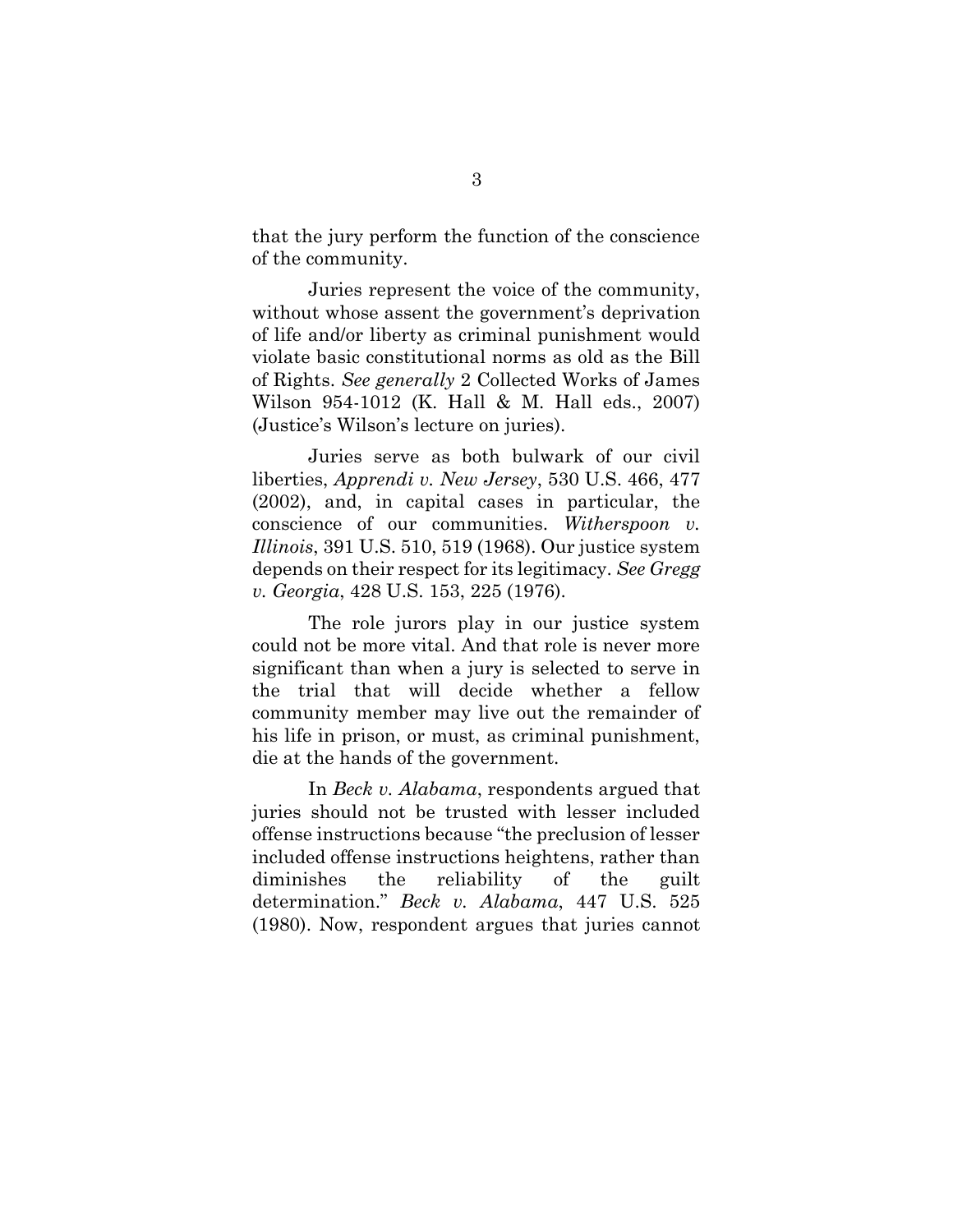be trusted to make the determination that death is the appropriate punishment.

Judicial override represents a fundamental threat to these cherished principles, and to the legitimacy of the justice system. As practiced in Alabama, and detailed in this brief, the theory of judicial override is that juries are not up to the task. Juries are too emotional. Juries, at least when they recommend life over death, have not faithfully executed their responsibilities. As shown in this brief, none of these assumptions are based on anything more than speculation. The unwarranted disparagement of jurors contained in judicial override orders clashes with the high regard this Court, this Nation, and our founders have always held for this venerated institution.

True, over two decades ago, this Court rejected a constitutional challenge to judicial override. *See*, *e.g.*, *Harris v. Alabama*, 513 U.S. 504 (1995). But as Petitioner has shown, the time has come to revisit that decision, Pet. at 18-22, including for the reasons set out in this brief. While overturning *Harris* may require the Alabama courts to revisit the death sentences of up to 32 prisoners, Pet. at 1, the Court should not "perpetuate something we all know to be wrong only because we fear the consequences of being right." *Ramos v. Louisiana*, 140 S. Ct. 1390, 1408 (2020).

The Court should grant certiorari to determine if the practice of disrespecting juries, and undermining confidence in our legal system, should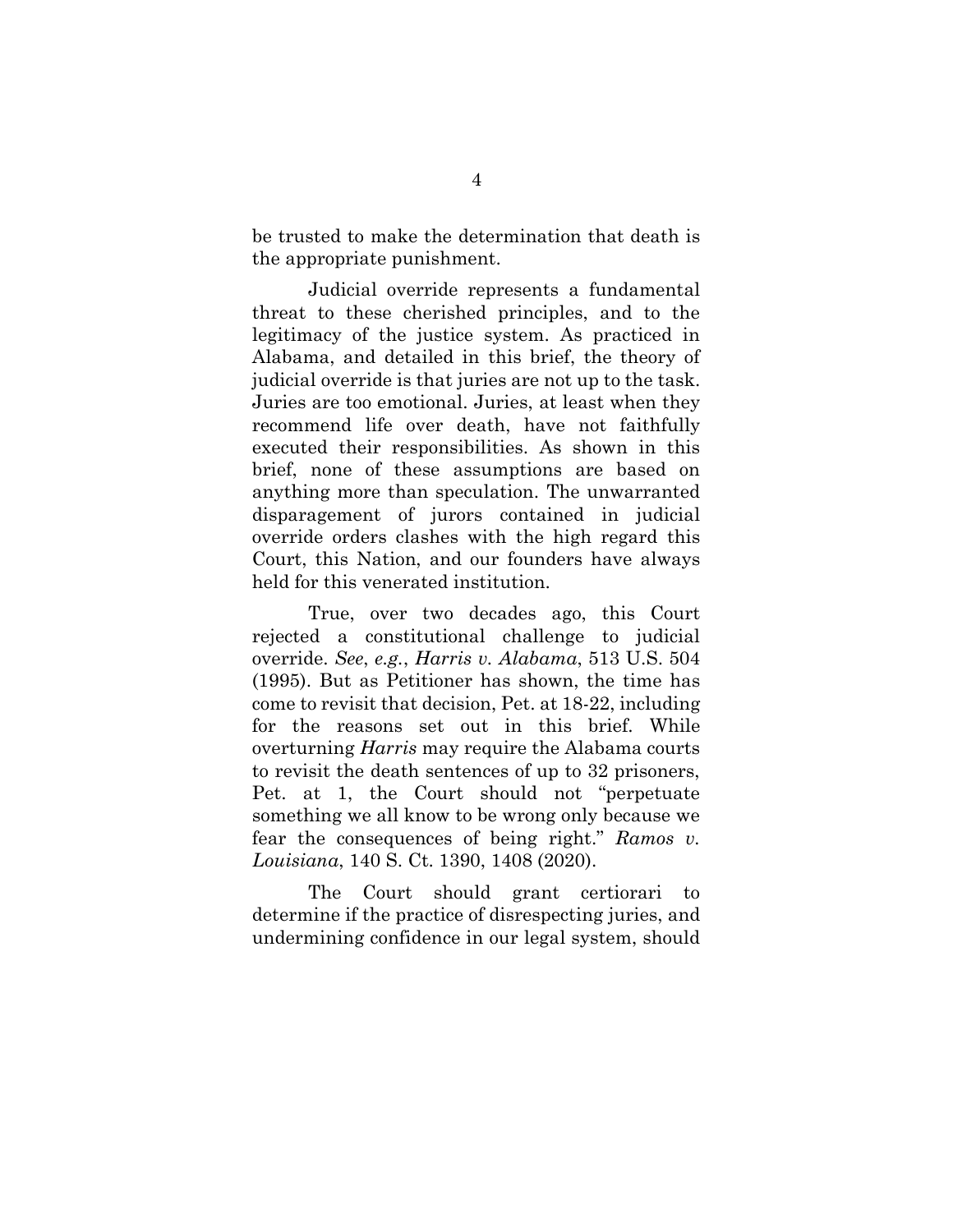be permitted to continue by the execution of any person sentenced to death by judicial override.

#### **ARGUMENT**

## <span id="page-9-1"></span><span id="page-9-0"></span>**I. PUBLIC CONFIDENCE IN THE JUSTICE SYSTEM, AND IN THE DEATH PENALTY, DEPENDS ON RESPECT FOR THE JURY.**

Heralded from before the time of our Nation's founding, to this day, juries play a vital role in the American system of justice. That role merits no greater respect than when the jury's decision is whether the government may execute a fellow community member.

Today, the jury remains "critical to public confidence in the fairness of the criminal justice system." *Taylor v. Louisiana*, 419 U.S. 522, 530 (1975). This institution brings ordinary people, from all walks of life, into the justice process and requires respect for their judgment. The jury's judgment, in turn, stands as "one of the Constitution's most vital protections against arbitrary government." *United States v. Haymond*, 139 S. Ct. 2369, 2373 (2019) (plurality opinion). It is the "'the great bulwark of [our] civil and political liberties.'" *Apprendi v. New Jersey*, 530 U.S. 466, 477 (2002) (quoting 2 J. Story, Commentaries on the Constitution of the United States 540-41 (4th ed. 1873)).

The benefit runs not only to the community, but also to the jurors themselves. From the juror's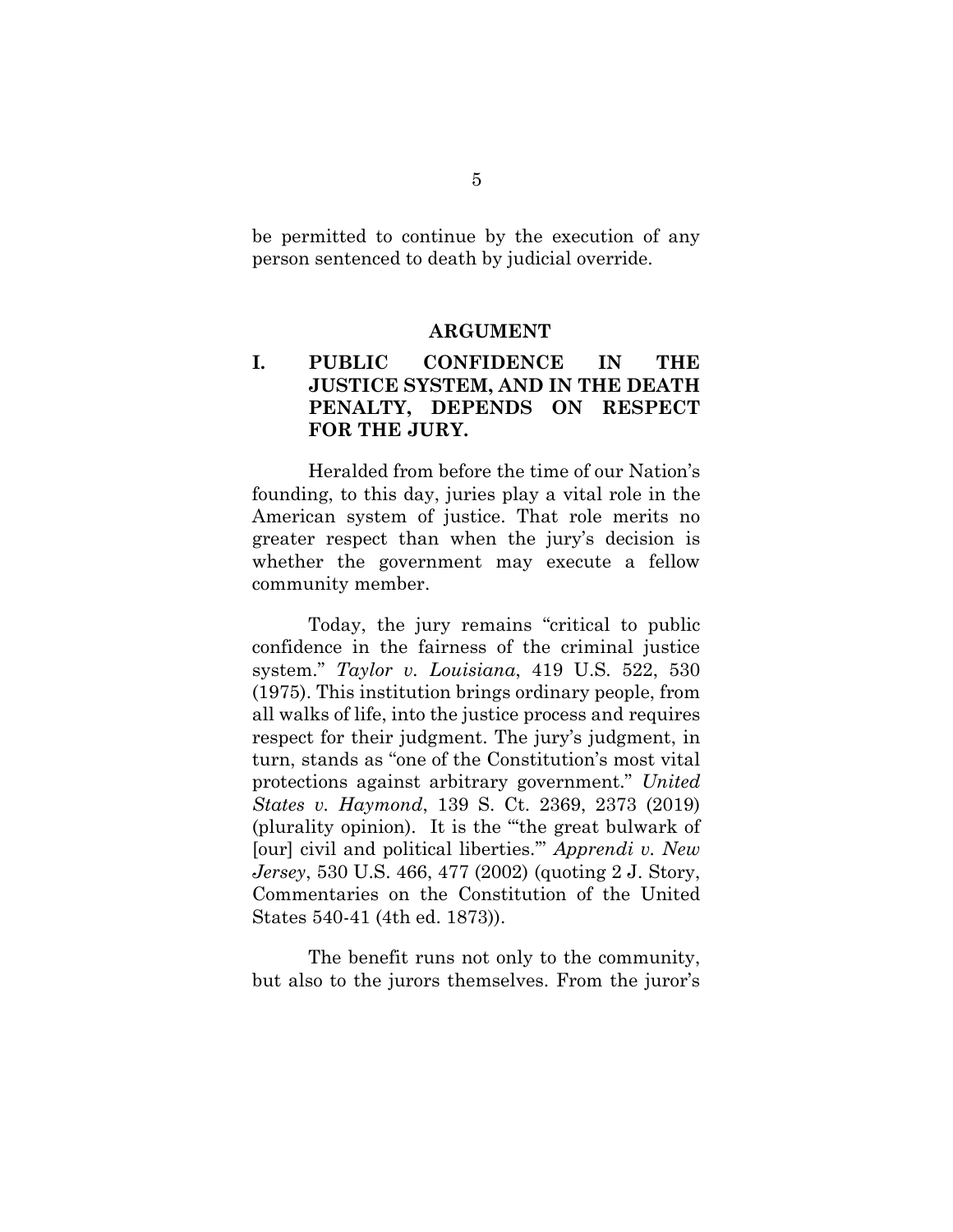perspective, "[o]ther than voting, serving on a jury is the most substantial opportunity that most citizens have to participate in the democratic process." *Flowers v. Mississippi*, 139 S. Ct. 2228, 2238 (2019) (citing *Powers v. Ohio*, 499 U.S. 400, 407 (1991)). The process "affords ordinary citizens a valuable opportunity to participate in a process of government, an experience fostering, one hopes, a respect for the law." *Duncan v. Louisiana*, 391 U.S. 145, 187 (1968) (Harlan, J., dissenting).

Nowhere does our system of justice depend more on juries than in capital trials, where juries "express the conscience of the community on the ultimate question of life or death." *Witherspoon v. Illinois*, 391 U.S. 510, 519 (1968); *see also Woodward v. Alabama*, 571 U.S. 1045, 1048 (2013) (Sotomayor J., dissenting from denial of certiorari).

"Capital punishment is an expression of society's moral outrage at particularly offensive conduct," *Gregg v. Georgia*, 428 U.S. 153, 183 (1976), and a sentence of death thus "expresses the community's judgment that no lesser sanction will provide an adequate response to the defendant's outrageous affront to humanity." *Harris v. Alabama*, 513 U.S. 504, 518 (1995) (Stevens, J., dissenting and citing *Gregg*, 428 U.S. at 184). Jurors "express the 'conscience of the community' on the ultimate question of life or death." *Ring v. Arizona*, 536 U.S. 584, 615-16 (2002) (Breyer, J., concurring in judgment); *see also Woodward v. Alabama*, 571 U.S. 1045, 1051 (2013) (Sotomayor, J., dissenting from denial of certiorari) (noting the advantage "of a jury representing a cross-section of the community").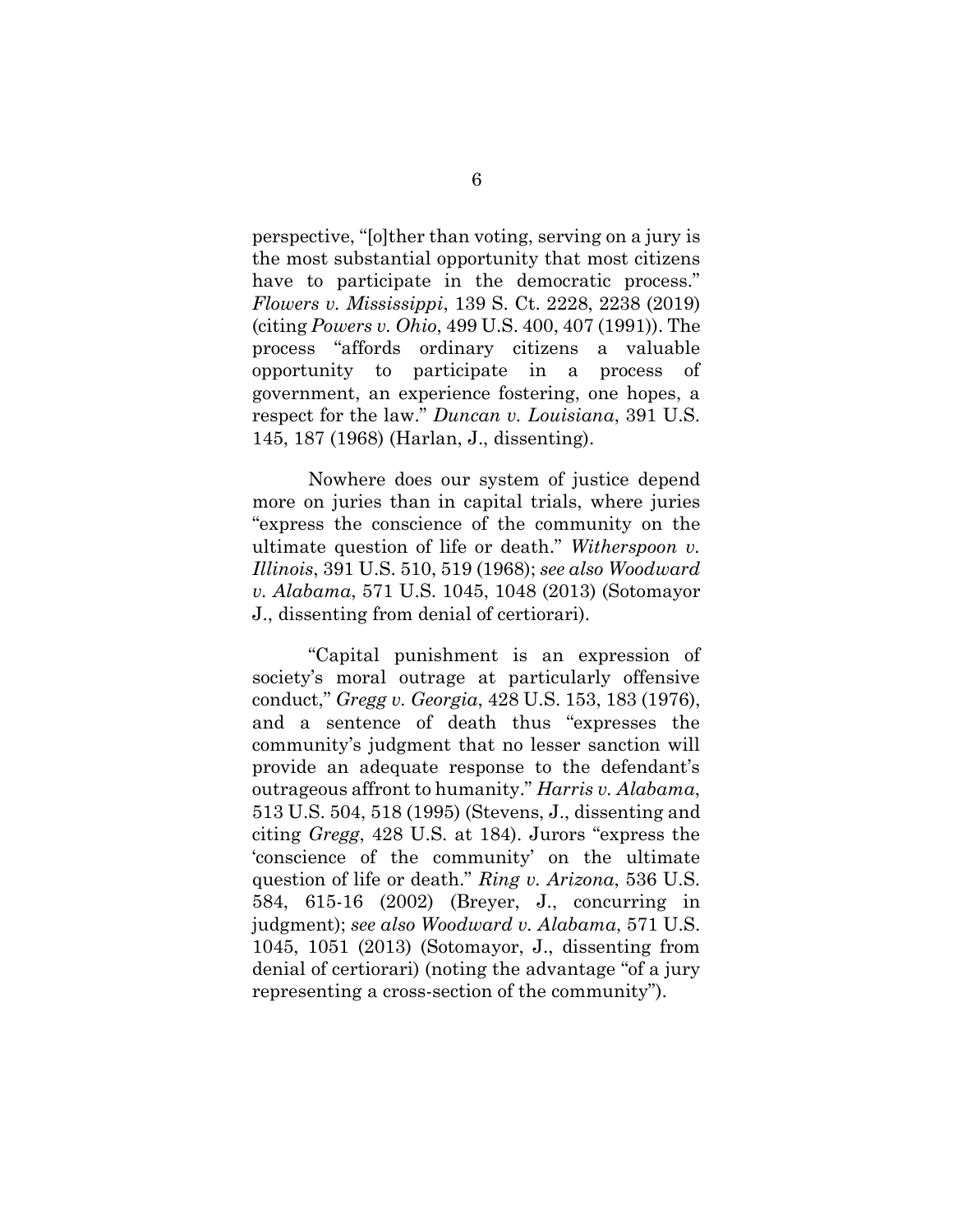As this Court has noted, "one of the most important functions any jury can perform in making . . . a selection (between life imprisonment and death for a defendant convicted in a capital case) is to maintain a link between contemporary community values and the penal system." *Witherspoon,* 391 U.S. at 519 n.15; *see also Schriro v. Summerlin*, 542 U.S. 348, 360 (2004) (Breyer, J., dissenting) (describing the requisite "community-based judgement that the [death] sentence constitutes proper retribution"—as is required by the Eighth Amendment).

This process requires full engagement and thorough deliberation, worthy only of gratitude from our communities, and respect from the bench. Moreover, the process enhances the legitimacy of capital sentencing. Instead of rubber stamping a prosecutor's request for a death sentence, the jury wades through the weightiest issues in our justice system to render a decision for the community.

Whether a defendant has potential for rehabilitation or redemption, whether the circumstances of her life or of the crime deserve leniency or mercy, all depend upon the full conscience of the entire community. *Penry v. Lynaugh*, 492 U.S. 302, 328 (1989); *see also Satterwhite v. Texas*, 486 U.S. 249, 261 (1988) (Marshall, J., concurring) ("Unlike the determination of guilt or innocence, which turns largely on an evaluation of objective facts, the question whether death is the appropriate sentence requires a profoundly moral evaluation of the defendant's character and crime.").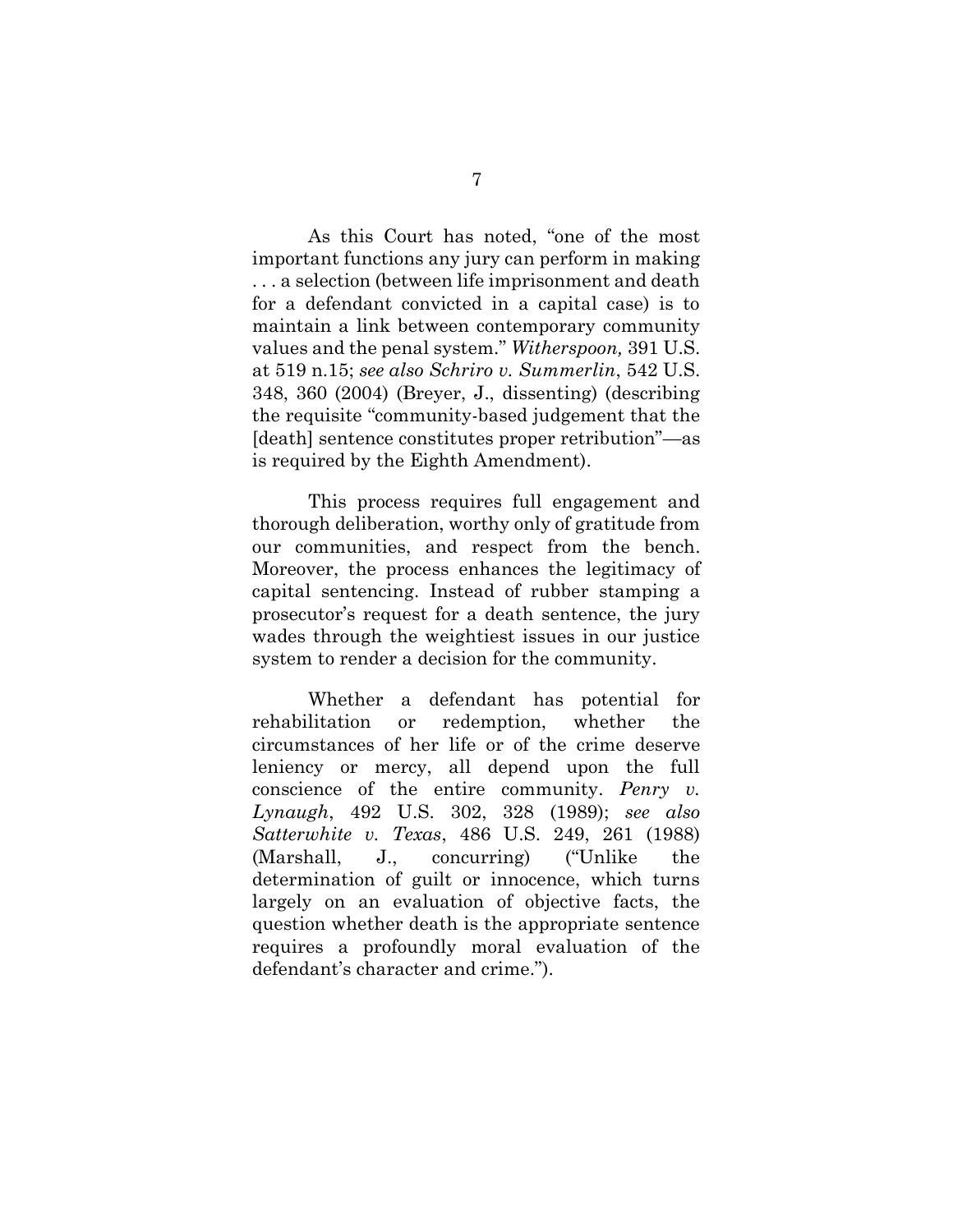Furthermore, within this process, a capital jury's guilty verdict does not necessarily mean each member is *certain* of the defendant's guilt—some residual doubt might remain. As this Court has explained, "residual doubt . . . refer[s] to doubts that may have lingered in the minds of the jurors who were convinced of [the defendant's] guilt beyond a reasonable doubt but who were not absolutely certain of his guilt." *Franklin v. Lynaugh*, 487 U.S. 164, 187 (1988). Residual doubt is the most significant reason jurors vote for life sentences. *See* Stephen P. Garvey, *Aggravation and Mitigation in Capital Cases: What Do Jurors Think?,* 98 Colum. L. Rev. 1538, 1563 (1998); Susan D. Rozelle, *The Principled Executioner: Capital Juries' Bias and the Benefits of True Bifurcation*, 38 Ariz. St. L.J. 769, 775 (2006).

The jury also serves as "a criminal defendant's fundamental 'protection of life and liberty against race or color prejudice.'" *Pena-Rodriguez v. Colorado*, 137 S. Ct. 855, 868 (2017). Cf. *Turner v. Murray*, 476 U.S. 28, 36–37 (1986) ("We hold that a capital defendant accused of an interracial crime is entitled to have prospective jurors informed of the race of the victim and questioned on the issue of racial bias.").

In *McCleskey v. Kemp*, 481 U.S. 279 (1987), the Court observed that a "capital sentencing jury representative of a criminal defendant's community assures a diffused impartiality." *Id* at 310. As the Court explained: "[i]ndividual jurors bring to their deliberations 'qualities of human nature and varieties of human experience, the range of which is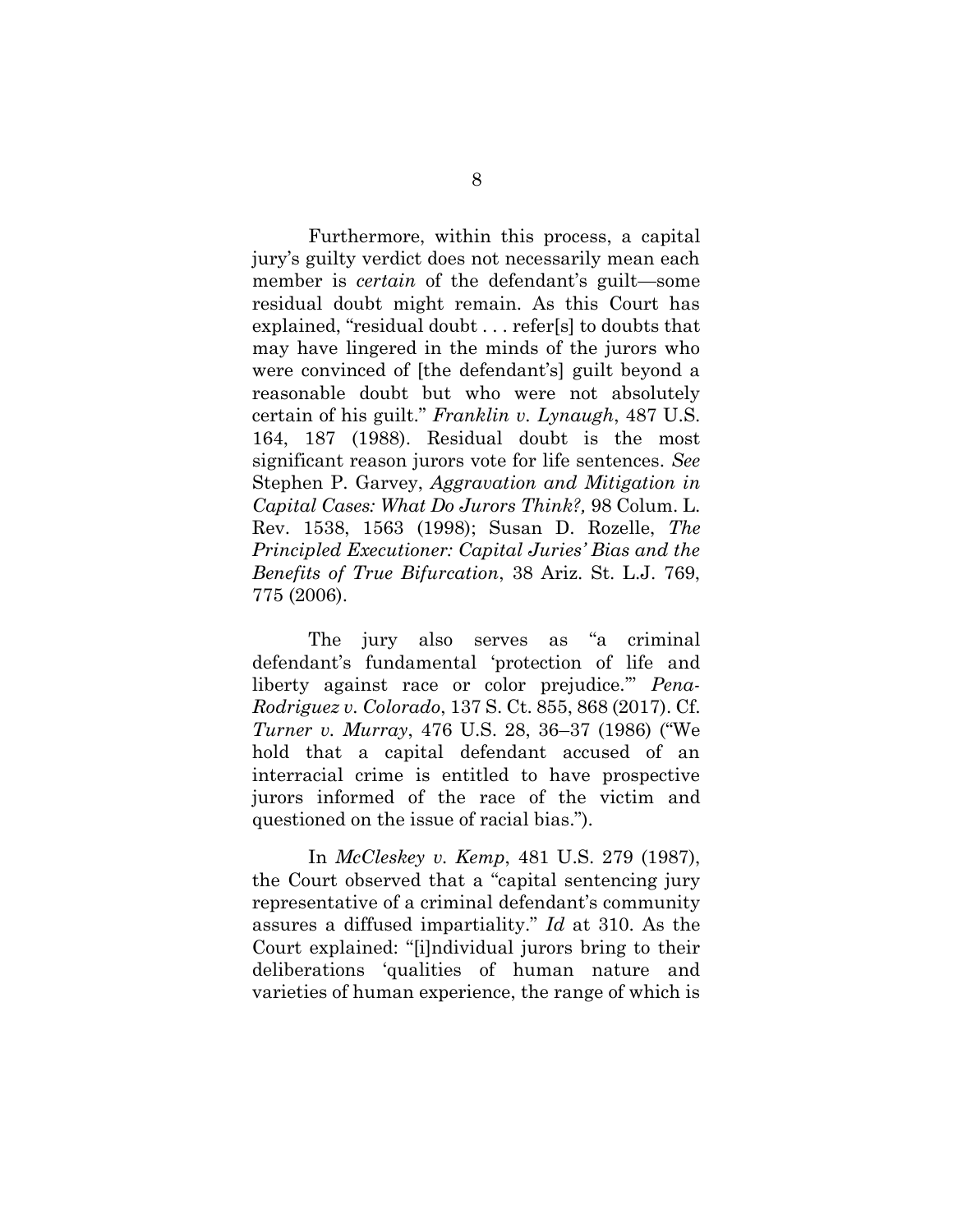unknown and perhaps unknowable.' . . . it is the jury's function to make the difficult and uniquely human judgments that defy codification and that 'buil[d] discretion, equity, and flexibility into a legal system.'" *Id.* at 311 (quoting *Peters v. Kiff*, 407 U.S. 493, 503 (1972) (Marshall, J.) (plurality) & H Kalven & H. Zeisel, The American Jury 498 (1966)).

As capital juries fulfill these functions, serving as both bulwark and conscience, the goal is not only fairness in the process but also respect for it. In *Gregg*, the Court concluded that the death penalty ensured confidence in the administration of justice: "When people begin to believe that organized society is unwilling or unable to impose upon criminal offenders the punishment they 'deserve,' then there are sown the seeds of anarchy—of selfhelp, vigilante justice, and lynch law." 428 U.S. at 225.

A fundamental premise of jury involvement in capital sentencing is to ensure organized society's approval before the State may exact the ultimate punishment. *Cf. Caldwell v. Mississippi*, 472 U.S. 320, 328-29 (1985) (holding death sentence must be reversed if jury is misled to believe it does not have responsibility for death sentence, because a court may review it). As petitioner has shown, and as detailed further below, judicial override threatens this premise; if anything, it promotes disrespect for the justice system.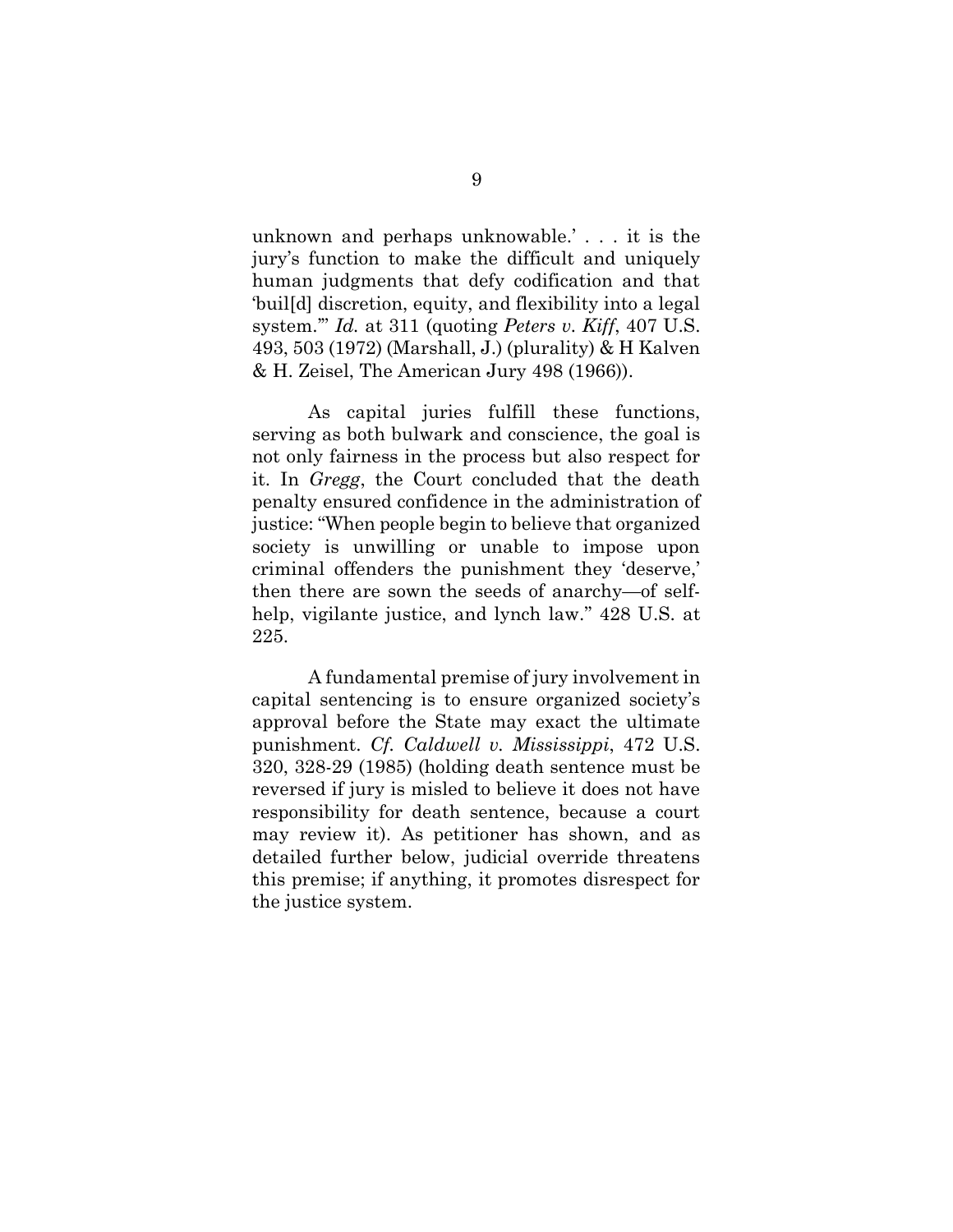## <span id="page-14-0"></span>**II. OVERRIDDEN ALABAMA JURIES HAVE PERFORMED THE VERY SAME WORK THIS COURT HAS LONG PRAISED, BUT WITHOUT THE SAME RESPECT.**

From their experience, *amici* are confident that Alabama jurors faithfully perform the vital tasks described above. Alabama jurors weigh both the circumstances of the crime and the circumstances of the offenders' life and history – all before rendering thoughtful recommendations on whether the offender may live or must die. Although documentation of what has transpired within Alabama jury rooms is limited, including in override cases, some examples are available.

Amicus party Francis Miles was a juror in the case of Ulysses Sneed. *See generally Sneed v. State*, 1 So. 3d 104, 112 (Ala. Crim. App. 2007). The jury convicted Mr. Sneed for his codefendant's killing of a store clerk in the course of their robbery of a store, under a theory of felony murder. *Id.* A surveillance camera captured the killing and showed that while Mr. Sneed took money from the cash register, his codefendant shot the clerk. *Id.* at 112-13.

Mr. Miles thought long and hard about the right punishment. He and other jurors took into account that Mr. Sneed didn't kill, considered the opportunity for Mr. Sneed to rehabilitate and become saved by God, and concluded that life imprisonment was a serious enough punishment. Another group of jurors wanted death. The jury deliberated, talking through the evidence and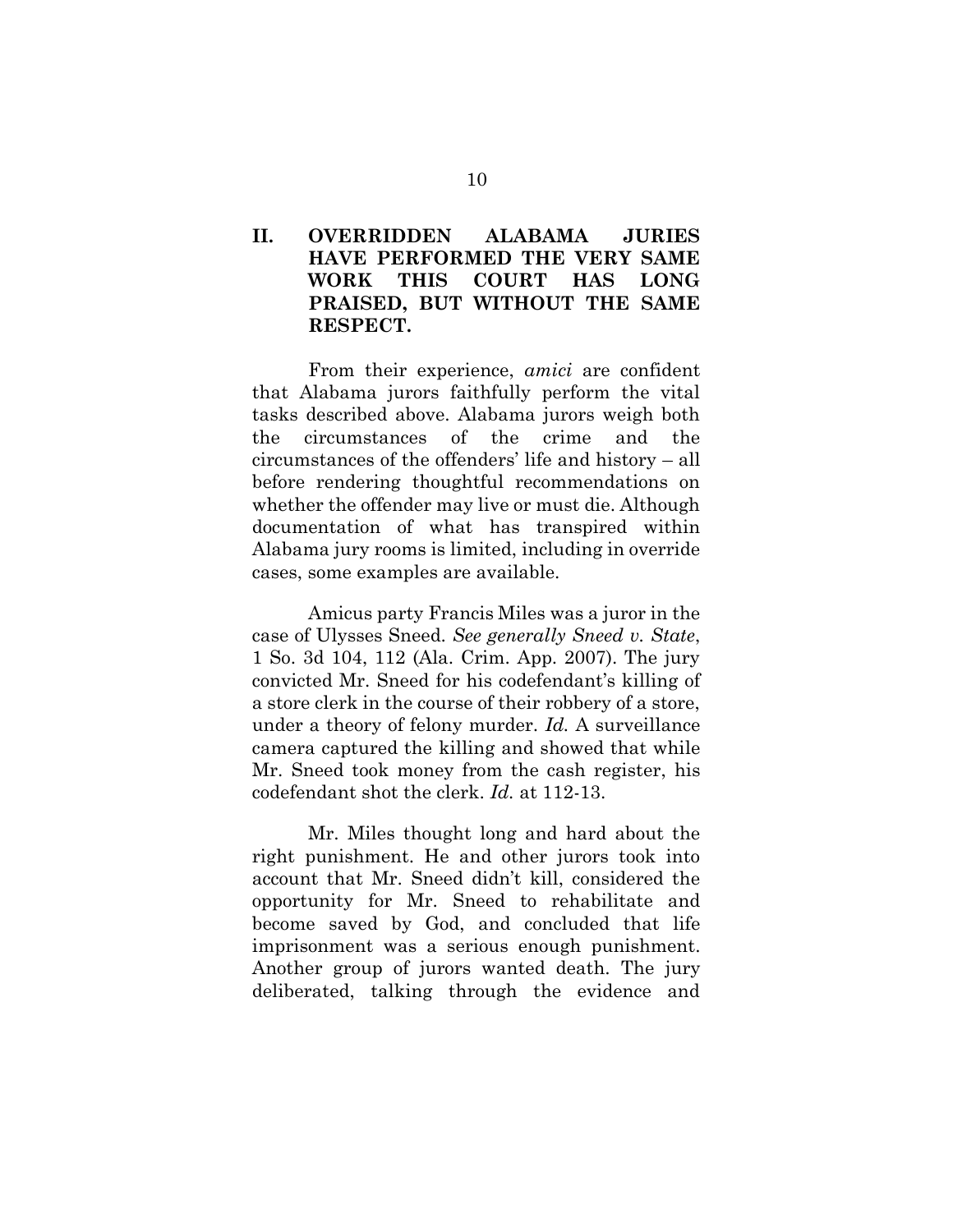arguments in support of both life and death. Ultimately, the life-favoring jurors convinced some who originally wanted death, and the jury recommended life by a vote of seven to five.

Receiving the news that the judge overrode the jury's recommendation frustrated Mr. Miles and left his confidence in the system shaken. For him, the whole process appeared to have been a waste of taxpayer dollars. Empty votes.

Amicus party Janet Johnson served as a juror in the 1992 capital trial of Larry Padgett, accused of sexually assaulting and stabbing to death his wife. *See Padgett v. State*, 668 So. 2d 78 (Ala. Crim. App. 1995). At the guilt phase, she initially voted to acquit, but other jurors persuaded her to change her vote to guilty (a decision she later came to regret). At sentencing, still doubting Mr. Padgett's guilt, Ms. Johnson voted for life, as did eight other jurors. The trial judge, however, overrode the life recommendation and sentenced Mr. Padgett to death. For Ms. Johnson, the override was devastating.

Ms. Johnson knew that the jury's recommendation was well considered. But then why did the judge reject it? With the life recommendation rejected, Ms. Johnson believed the trial and deliberations were a waste of time, unfair to the jury, and unfair to Mr. Padgett.

After the trial, Mr. Padgett's conviction was reversed, because the State had suppressed material exculpatory information in its possession – blood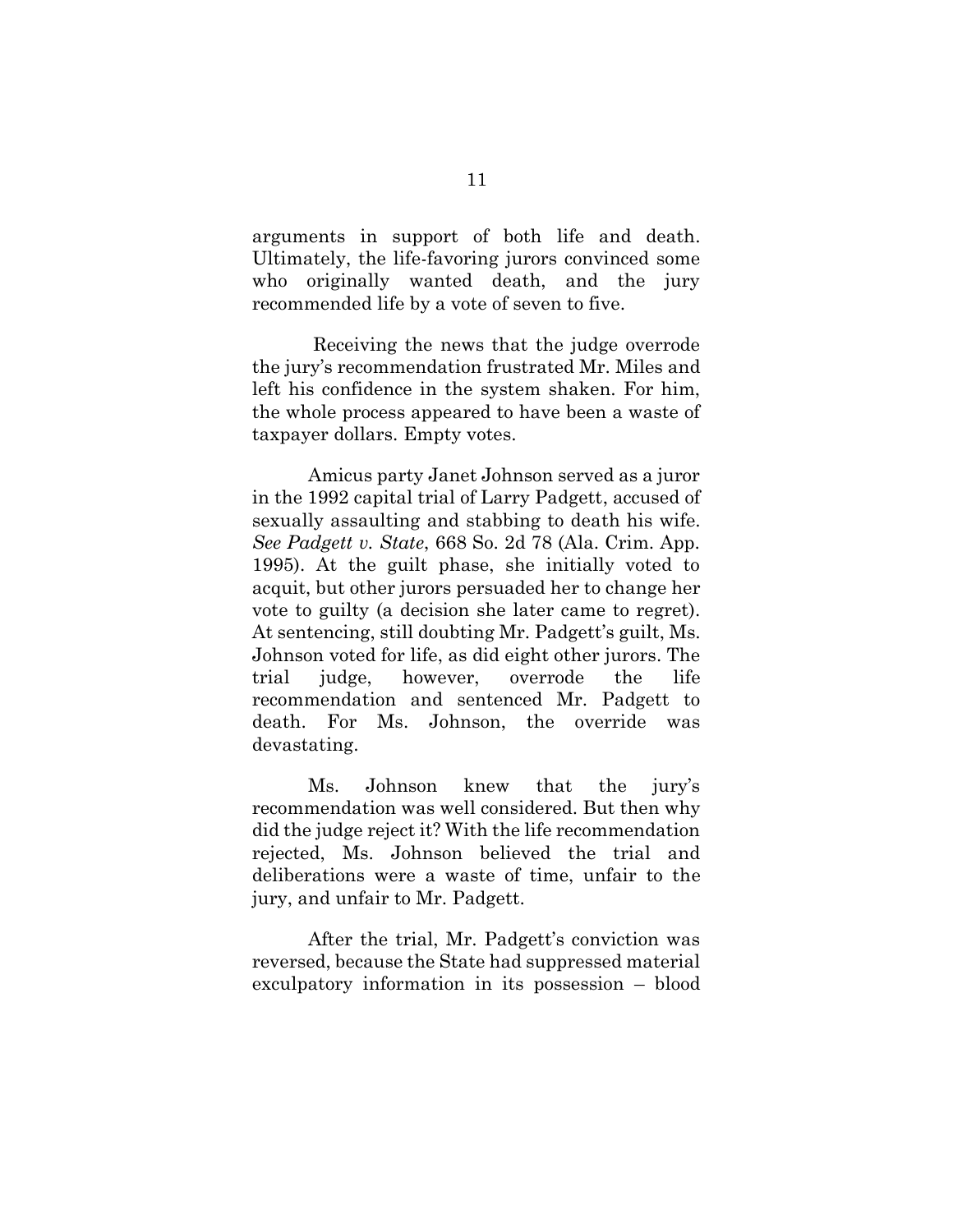found at the scene that was neither Mr. Padgett's nor the victims. *Id.* at 83. On retrial, Ms. Johnson's doubts about Mr. Padgett's guilt were vindicated. Mr. Padgett was acquitted. *See State v. Larry Padgett*, Marshall Cty. No. CC-91-38.

Empirical research with former capital jurors opens a window on the experiences of overridden jurors. Researchers with the Capital Jury Project interviewed hundreds of capital jurors, including those from the case of William Knotts, sentenced to death by a judge who overrode the jury's nine to three vote for life. *See generally Knotts v. State*, 686 So.2d 431, 442 (Ala. Crim. App. 1995); Bowers, et al., *The Decision Maker Matters: An Empirical Examination of the Way the Role of the Judge and the Jury Influence Death Penalty Decision-Making*, 63 Wash. & Lee L. Rev. 931, 995-96 (2006).

One of the jurors explained that the jurors, following this Court's law, *see*, *e.g., Lockett v. Ohio*, 438 U.S. 586, 604 (1978), focused on both the circumstances of the crime and the circumstances of Mr. Knotts' life. Bowers, *supra*, at 995-96. They discussed whether the murder was "pre-meditated." *Id.* at 995. They discussed records concerning "his behavior and his childhood. *Id.* The records that they produced from the other facility that he had been to played a large part, a tremendous part in our verdict for life without parole." *Id.*

Another juror from Knotts' case recounted the jury's deep look at records that appeared to be "more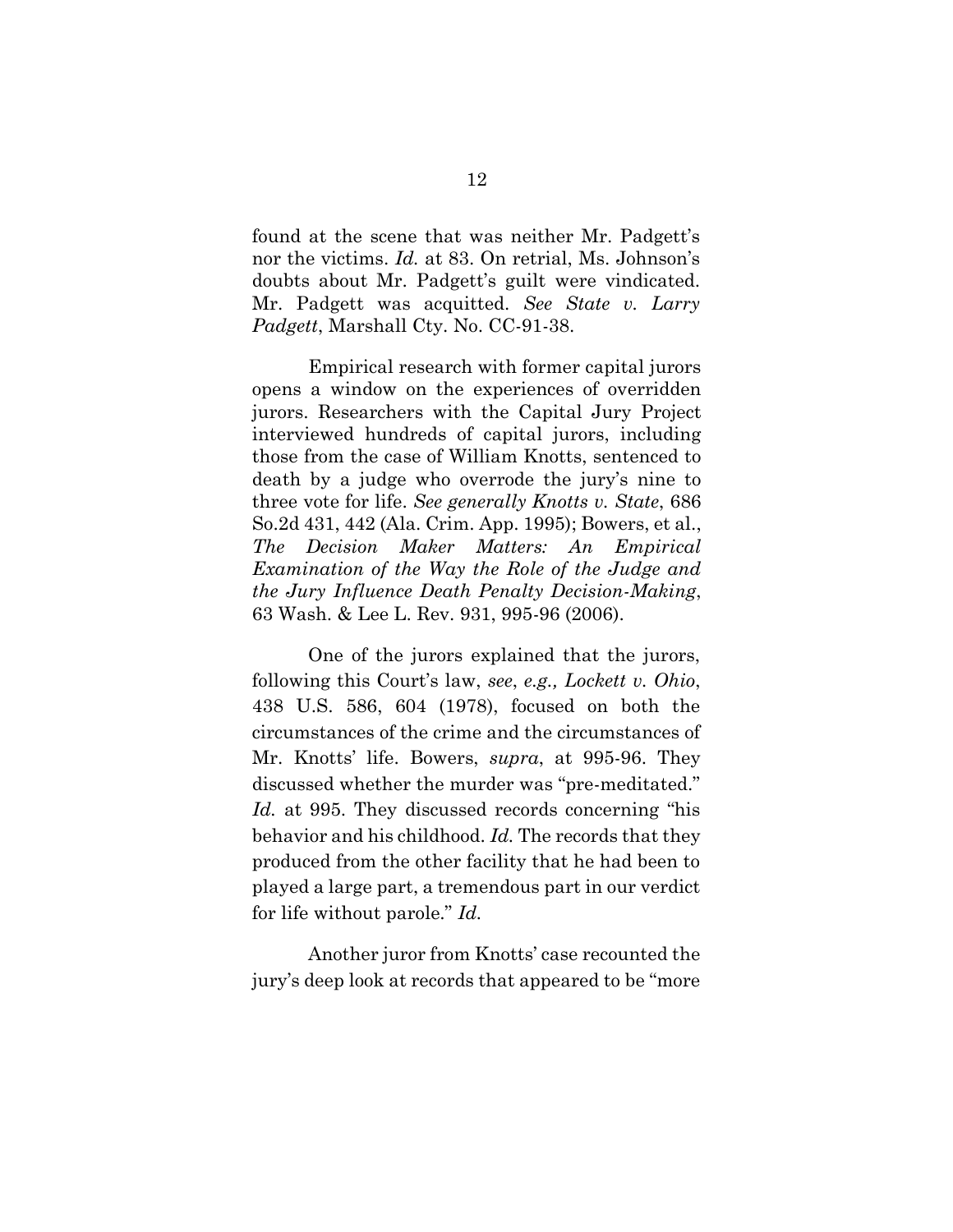than four or five hundred pages." *Id.* From the records they believed it appeared that Knotts, as a child, "wasn't getting the kind of treatment he was supposed to be getting." *Id*. Teachers on the jury had dealt with children in similar circumstances. "They said a lot of things that influenced us, so that I think the child's, the boy's background had a lot to do with our decision." *Id.* at 995-96.

In Shonelle Jackson's case, the jury unanimously recommended life. The judge overrode. *See Jackson v. State*, 836 So.2d 915, 962 (Ala. Crim. App. 1999). As in the Sneed case discussed above, the overridden jurors had "'concerns about whether Mr. Jackson was responsible.'" Paige Williams, Double Jeopardy, New Yorker, Nov. 10, 2004, [https://www.newyorker.com/magazine/2014/11/17/d](https://www.newyorker.com/magazine/2014/11/17/double-jeopardy-3) [ouble-jeopardy-3](https://www.newyorker.com/magazine/2014/11/17/double-jeopardy-3) (quoting juror's sworn deposition). As one juror explained in her post-trial deposition, "I had concerns about whether Shonelle Jackson was the shooter." *Id.* 

As *amici* can attest, the jurors whose careful work is overturned by override feel shock, dismay, and betrayal of the system. Allene Evans was one of nine jurors who recommended life for Herbert Williams, only to have the trial judge overrule the recommendation. *See generally Williams v. State*, 782 So.2d 811, 816 (Ala. Crim. App. 2000). Speaking publicly of his reaction to the override, he stated: "I was very shocked to know that the judge had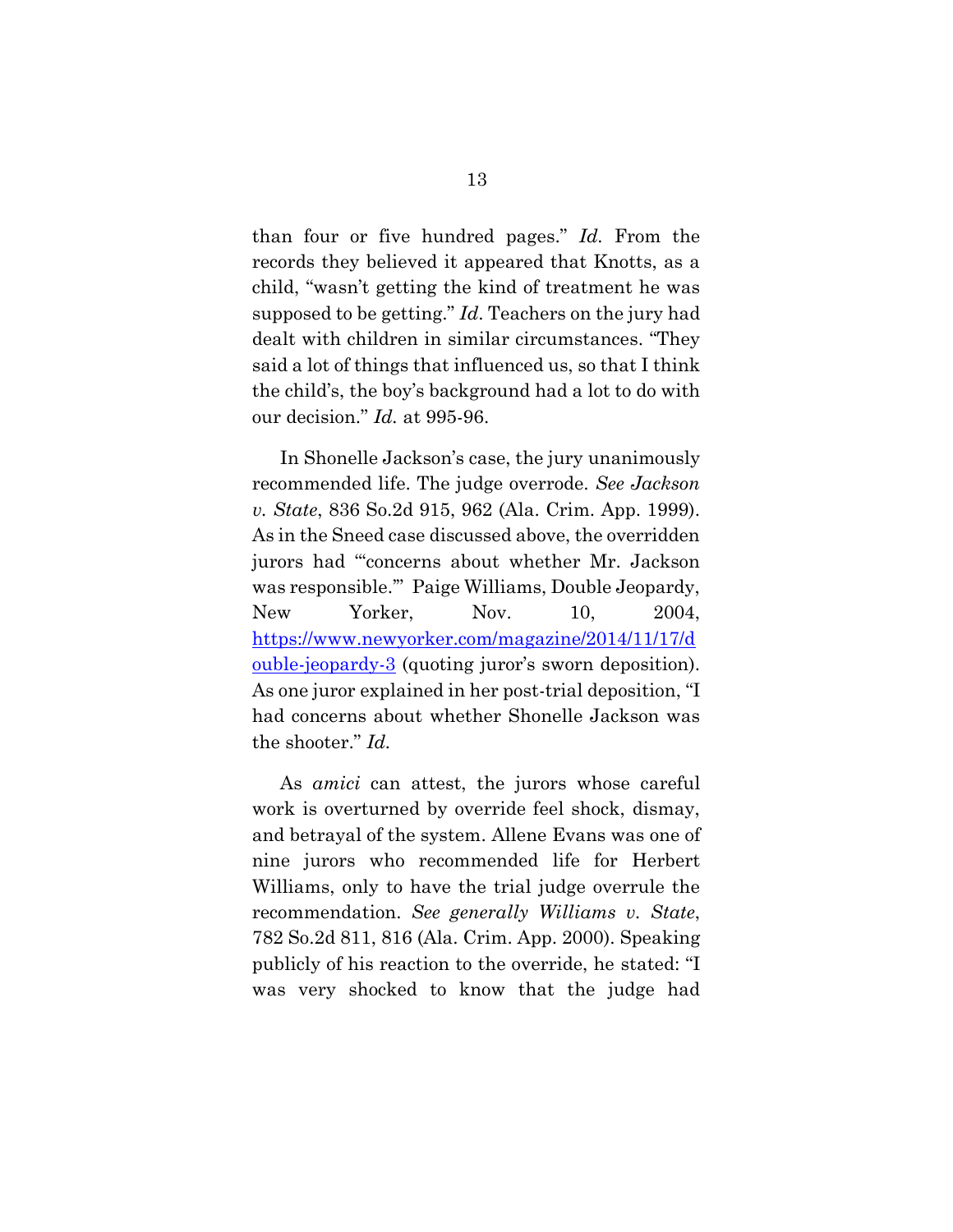changed our decision." Henry Weinstein, *Judges Ignore Juries to Impose Death*, L.A. Times, June 16, 2002, https://www.latimes.com/archives/la-xpm-2002-jun-16-me-override16-story.html.

## <span id="page-18-0"></span>**III. JUDICIAL OVERRIDE DISRESPECTS THE ROLE OF JURIES.**

The very same institution this Court and our founders have always revered is one Alabama's override judges have frequently dismissed. Whereas Justice Wilson proclaimed that the accused shall not suffer unless the jury, acting for the community, says "without hesitation – he deserves to suffer," Wilson, *supra*, at 986, override judges have cited a jury's perceived hesitation to convict as a basis for overriding a life sentence. While this Court has lauded the jury, representative of a criminal defendant's community, bringing "diffused impartiality" and "qualities of human nature and varieties of human experience, the range of which is unknown and perhaps unknowable" to make "uniquely human judgments that defy codification," *McCleskey*, 481 U.S. at 311 (internal quotation marks and citation omitted here), Alabama's override judges have dismissed life-recommending juries as too emotional. Where override is concerned, the esteemed tradition of honoring the jury simply does not match up with the practice.

For example, in petitioner's case, eight jurors recommended life imprisonment. Overriding their recommendation, the judge dismissed them with nothing more than speculation that they had become "tired of the process." The judge wrote: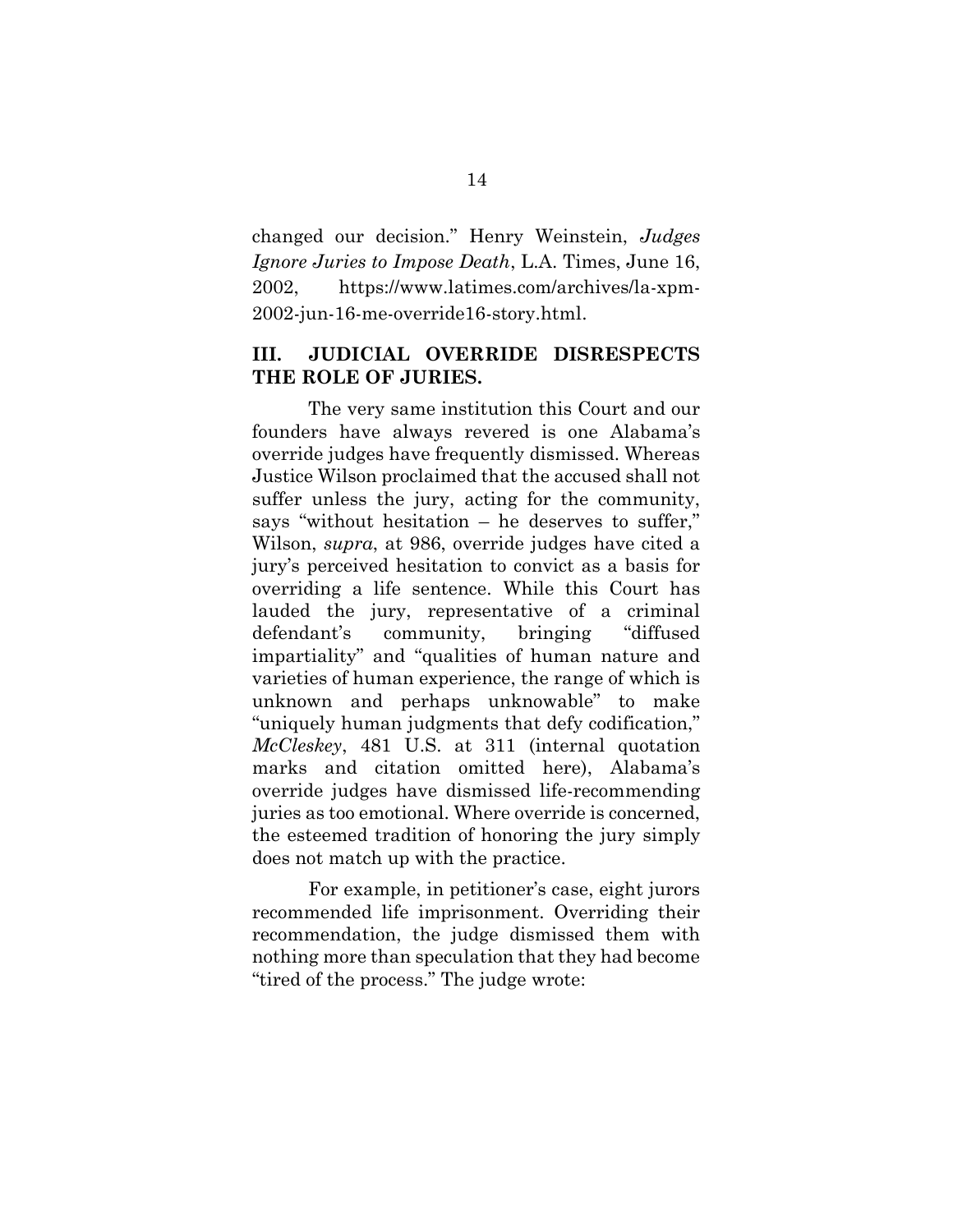[I]t is not easy to determine why eight members of the jury voted against the death penalty in this case. It is highly possible that fewer than eight jurors initially voted for life without parole and that the number of those jurors voting for life without parole only increased as they grew tired of the process and with the weight that a death recommendation would have on each of them. In the end, this Court is unable to specifically say why the jury was unable to follow the law to make a recommendation of death in this case.

Pet. App. 40a. Why the override judge thought that the jury was "unable to follow the law" – or any indication that the jury did not follow the law - neither he nor the record discloses. But more to the point, as in the *Sneed* case, in which amicus party Miles participated, the deliberation process *anticipates* jurors asking one another to reconsider their initial positions. That is in fact, following the law. And it is part and parcel of the process this Court has repeatedly described. *See*, *e.g.*, *McCleskey*, 481 U.S. at 310 (describing jury's "diffused impartiality"). The jury's life vote in *McMillian*'s case appears well-justified by the record, and the jury's consideration of mitigating circumstances was not only within the boundaries of the law – the consideration was required by it.

The override judge in this case disrespected the jury when it dismissed their recommendation with speculation and obfuscation. The judge's lack of faith in the jury clashes with the jury this Court has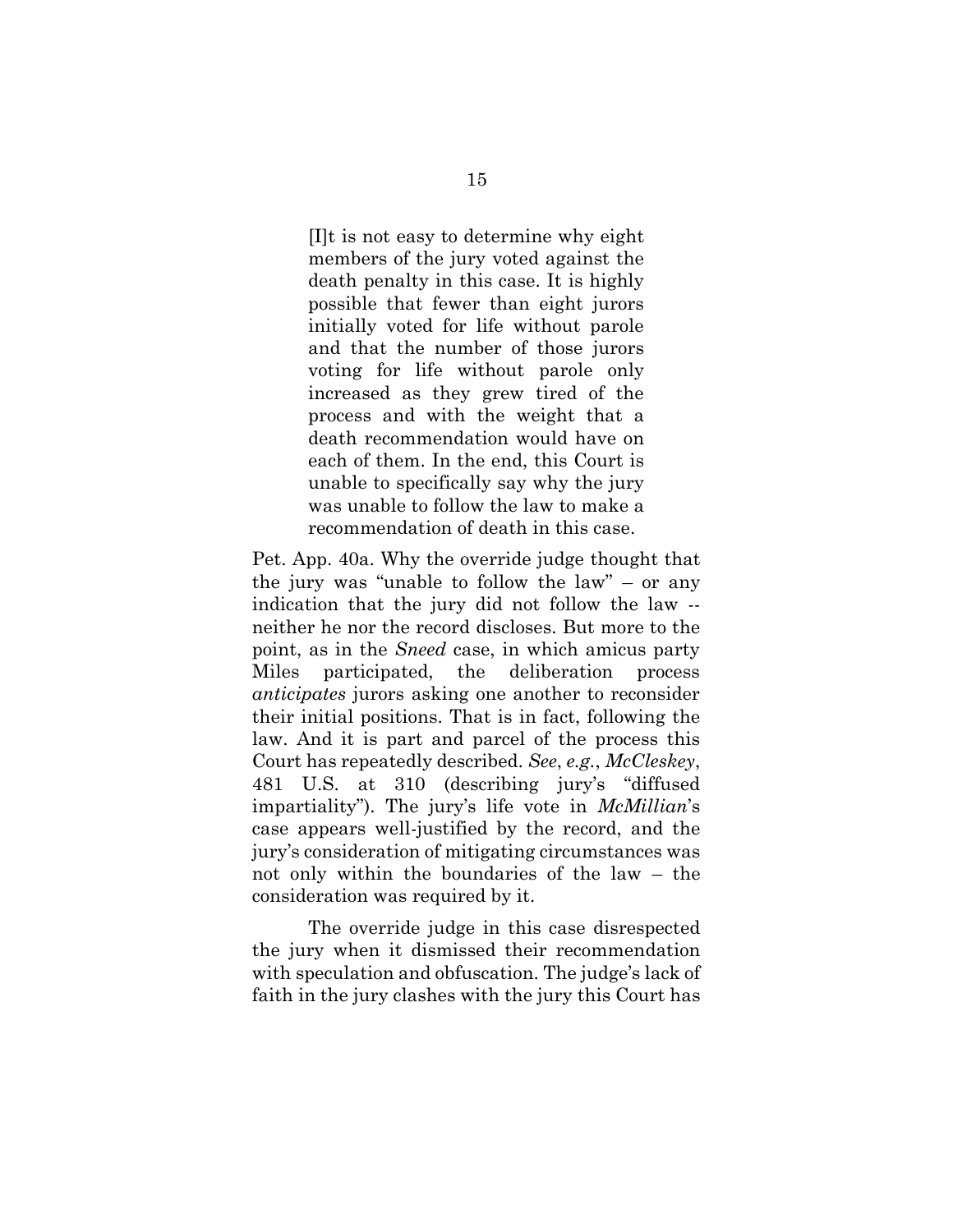envisioned. *See Duncan*, 391 U.S. at 187 (1968) (Harlan, J., dissenting) (noting that juries "afford[] ordinary citizens a valuable opportunity to participate in a process of government, an experience fostering, one hopes, a respect for the  $law$ ").

Regrettably, this judge has not been the only one to have dismissed the work of the Alabama juries called to make life and death recommendations. In *Ex parte Taylor*, 808 So.2d 1215, 1219 (Ala. 2001), the Alabama Supreme Court approved judicial override where the trial judge stated as follows: while "the jurors in this case were cooperative, harmonious, diligent, and attentive, some jurors' outbursts of emotion after they found the defendant guilty of capital murder indicated that they were overwhelmed by their impending duty to consider the death penalty as required by law.**"** *Id.*

Judicial override orders have largely followed this approved pattern – heaping empty praise on the jury, while dismissing it as having been too emotional or overwhelmed to have made a proper decision. For example, the jury in Clayton Shanklin's case was unanimous in recommending life. The trial judge overrode. *See Shanklin v. State*, 187 So.3d 734, 799 (Ala. Crim. App. 2014). The trial judge surmised that the jury was ruled by its emotions, and speculated that the twelve "cooperative, diligent, and attentive" jurors (here too) were, yet, somehow unable to fulfill their obligations:

> [It] is not easy to understand why all twelve members of the jury voted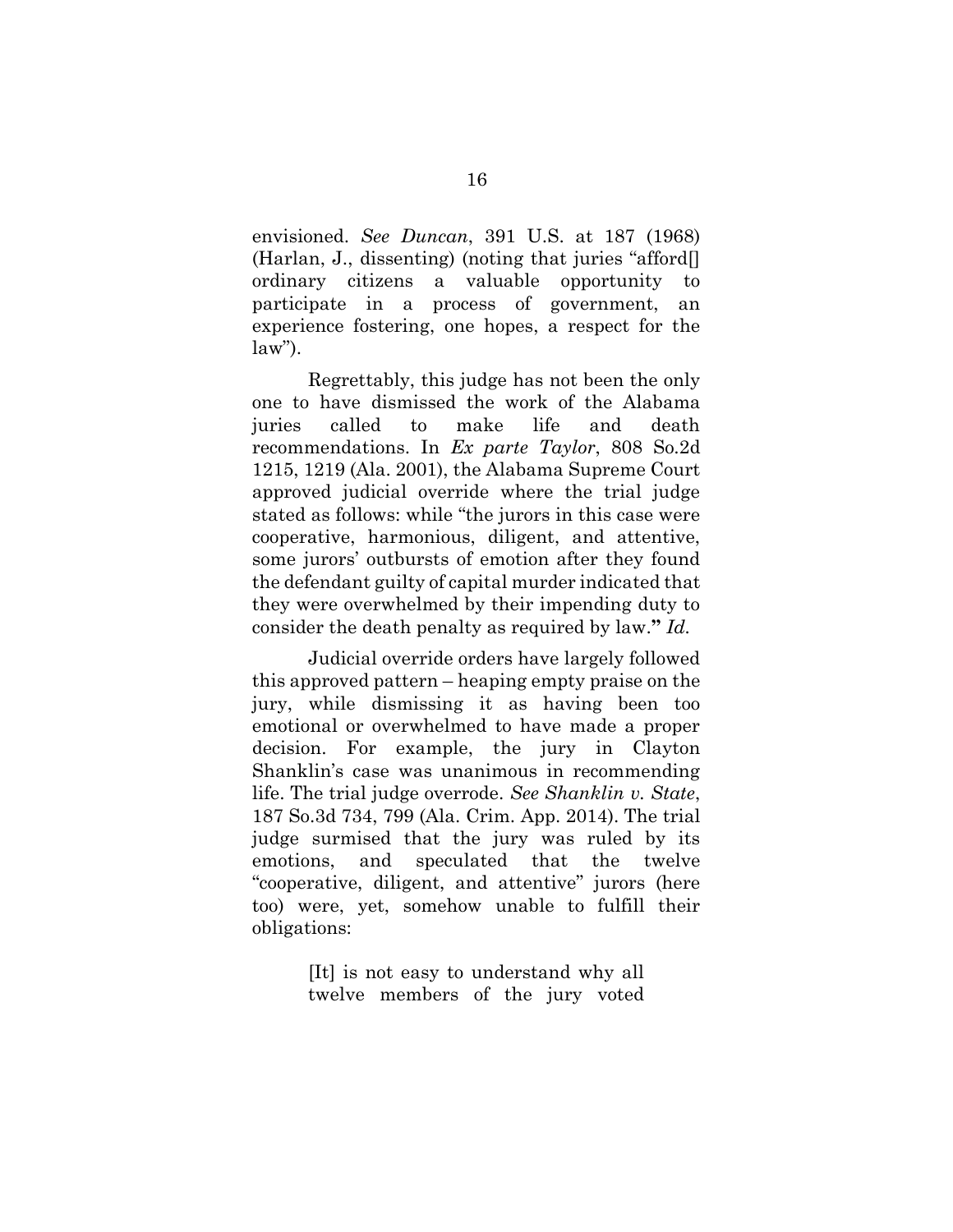against the death penalty in this case. There is evidence that several jurors [sic] emotions may have hindered their ability to follow the law and impose the death penalty . . . [I]t is very likely these jurors, although very cooperative, diligent, and attentive throughout the trial, were unable to carry out their sworn legal obligation during sentencing.

*State v. Shanklin*, Walker Cty. No. CC-10-76, Sentencing Order at 22, 28-29 (Apr. 4, 2012). The override judge replicated the reasoning the Alabama Supreme Court had previously approved in *Taylor*.

Overriding the unanimous recommendation of a life sentence in *Doster v. State*, 72 So.3d 50, 120 (Ala. Crim. App. 2010), the judge concluded that "the jury's verdict was overly impacted by the emotionalism in the courtroom environment during the sentencing hearing." *State v. Doster*, Covington Cty. No. CC-03-156, Sentencing Order at 51-52 (Nov. 22, 2006). Here, too, a life-recommending jury was deemed too emotional to render an acceptable recommendation.

Indeed, on the one hand, this Court has stated that a death verdict expresses "society's moral outrage at particularly offensive conduct." *Gregg*, 428 U.S. at 183, where a juror's weighty burden is to "do nothing less . . . than express the conscience of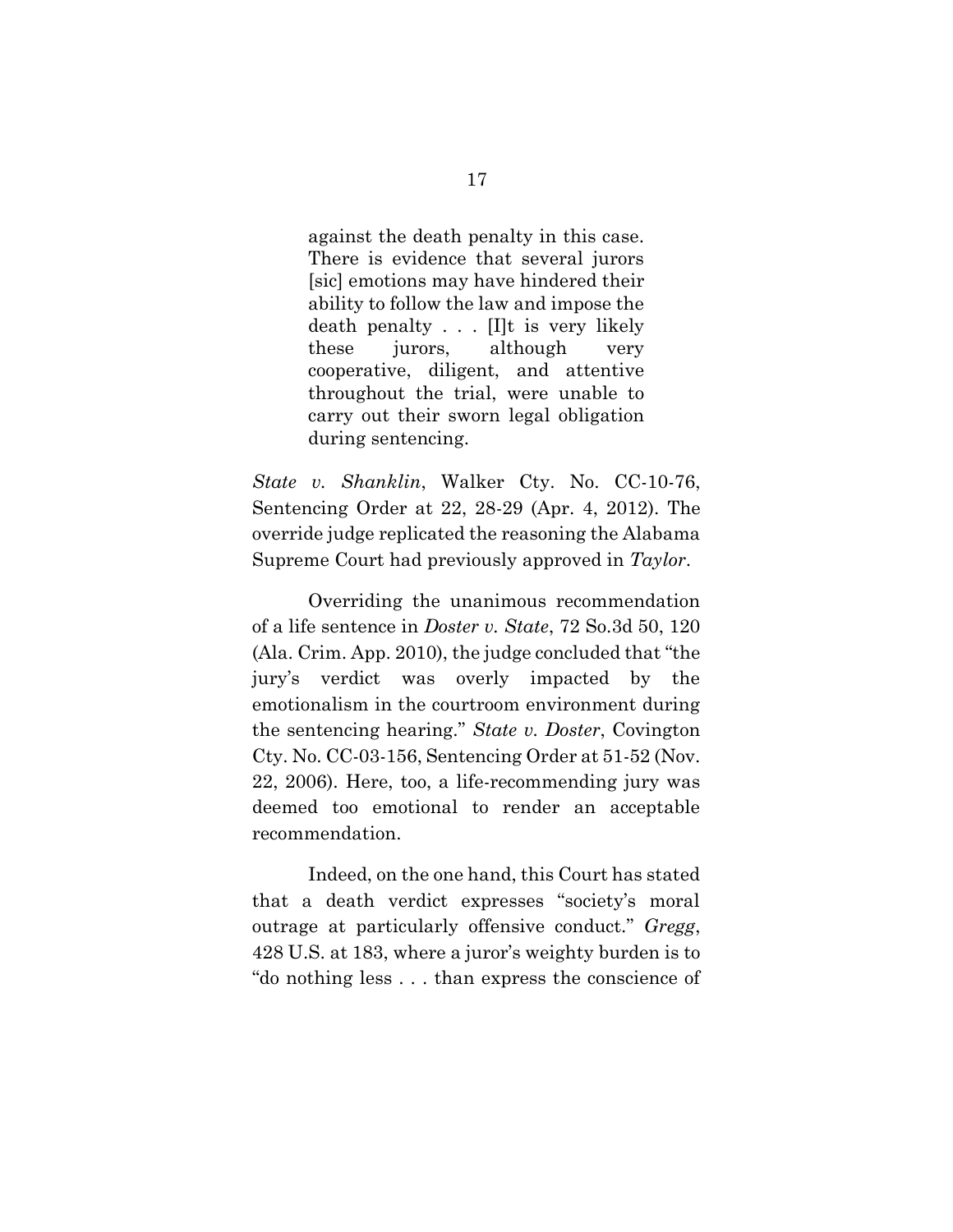the community on the ultimate question of life or death." *Witherspoon*, 391 at 519. And yet, on the other, override judges have routinely purported to see jurors' emotionality in in this daunting task – at least where the end result was not a death recommendation – as a basis for dismissing capital jury's sentencing recommendations. *See State v. Scott*, Franklin Cty. No. CC-08-344, Sentencing Order at 9 (Aug. 5, 2009) ("The jury was probably emotionally and mentally worn out. The jury may have given too much weight to the mitigating factor of the emotional testimony of family and friends of the Defendant."); *State v. Woodward*, Montgomery Cty. No. CC 07-1388-TMH, Sentencing Order at 6 (Oct. 22, 2008) ("Finally, when the jury returned with a verdict of guilty, the Court observed that several of the jurors were visibly distraught. Since the evidence of Defendant's guilt was overwhelming, the Court surmises that at least some of the jurors were daunted by the task which they would face upon a finding of guilt.").

In sum, judicial override has, without warrant, marked Alabama capital juries with a stamp of inferiority, as overly emotional and incapable. It has cast the service of jurors as empty votes. Judicial override undermines confidence in the administration of the justice system's most serious work. Granting petitioner's request to review this case will offer an opportunity for the